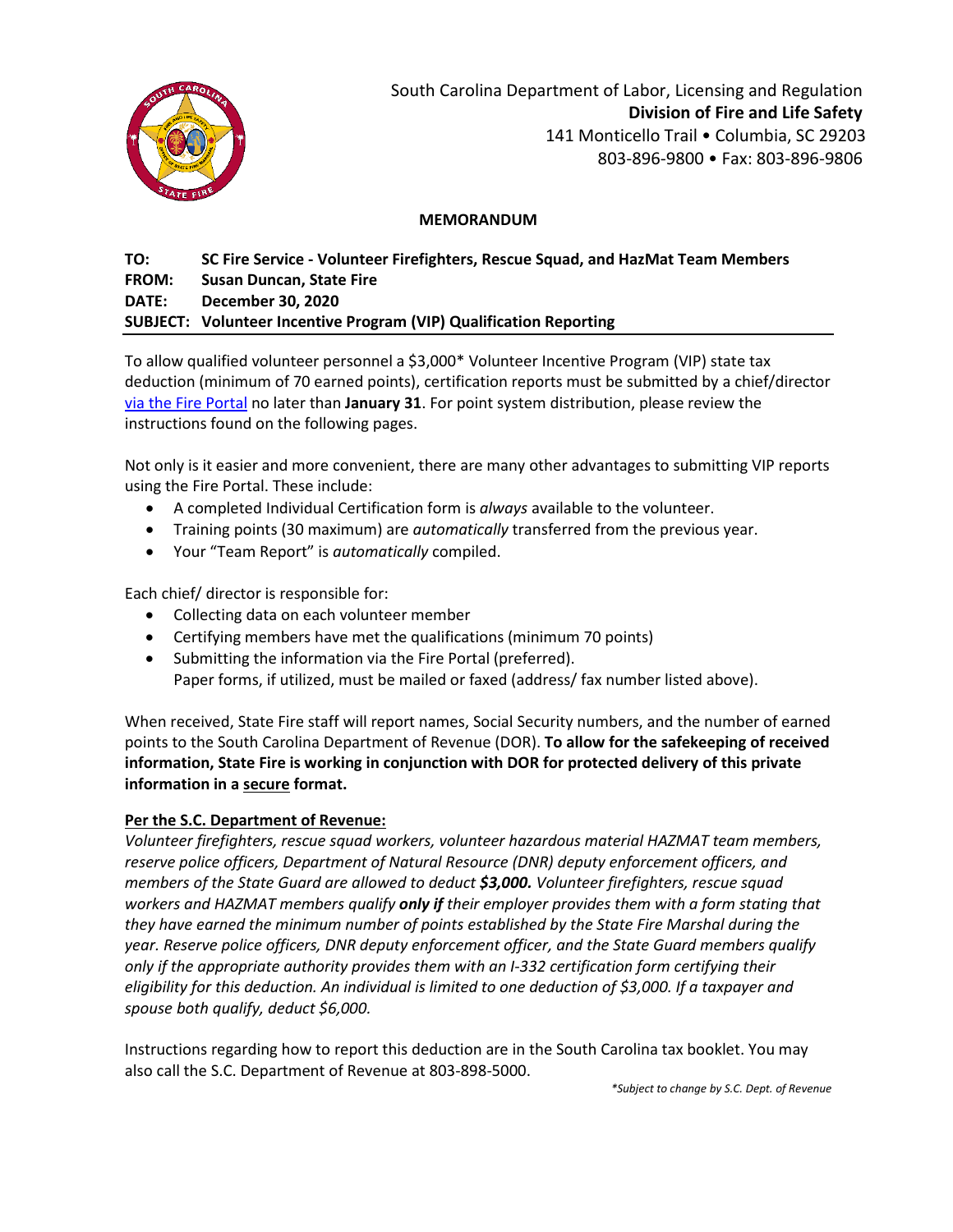

# **Individual Certification & Team Report Deadline Jan. 31**

**Online Process:** The **Individual Certification** form is to be completed via the **[Fire Portal](https://fire.llr.sc.gov/Portal/NewLogIn.aspx)** (preferred) by the chief/ director when certifying personnel in the Volunteer Incentive Program. There are several advantages to submitting these online via the Fire Portal. They include:

- The completed Individual Certification form is *always* available to the volunteer.
- Training points (30 points maximum) are *automatically* transferred from the previous year.
- Your "**Team Report**" is *automatically* compiled.

**Paper Version:** If using the paper version, the chief/director must:

- Provide the form to the individual volunteer for his/her records when claiming the \$3,000 tax deduction on his/her state income tax.
- File a Team Report. It must be completed by a chief/director and sent **no later than Jan. 31.**

In turn, State Fire will file with the SC Department of Revenue a statewide listing of volunteer personnel who are qualified to receive the tax deduction.

# **Explanation of Key Topics**

State Fire, in conjunction with the S.C. State Firefighters' Association, formulated the point system featured on the individual certification form.

## **Training**

Training courses listed in this section are those deemed deserving of specific points, but are not intended to be the only training qualifying for point accumulation. Additional training, other than that listed, qualifies under the "bonus point" section.

Training courses listed carry forward to following years. In other words, an individual does not have to receive the training again the next year to receive the points. Therefore, once a volunteer receives EMT, paramedic, or first responder training, he automatically receives those points each year.

The course listed "Self-contained Breathing Apparatus" is any course deemed appropriate by the chief/ director that specifically addresses the maintenance and use of the breathing apparatus.

*IMPORTANT: In instances dealing with training, it is the responsibility of the chief/director (who is certifying to the Department of Revenue) to make sure the individual has, in fact, received training. Therefore, that individual is qualified to receive the points within that category.* 

# **Station Training/Meetings**

These points are accumulated by the individual's attendance at meetings and training sessions he/she is eligible to attend. Example: In a combination department, paid personnel might be required to train every day on duty. However, a volunteer member may be required to train only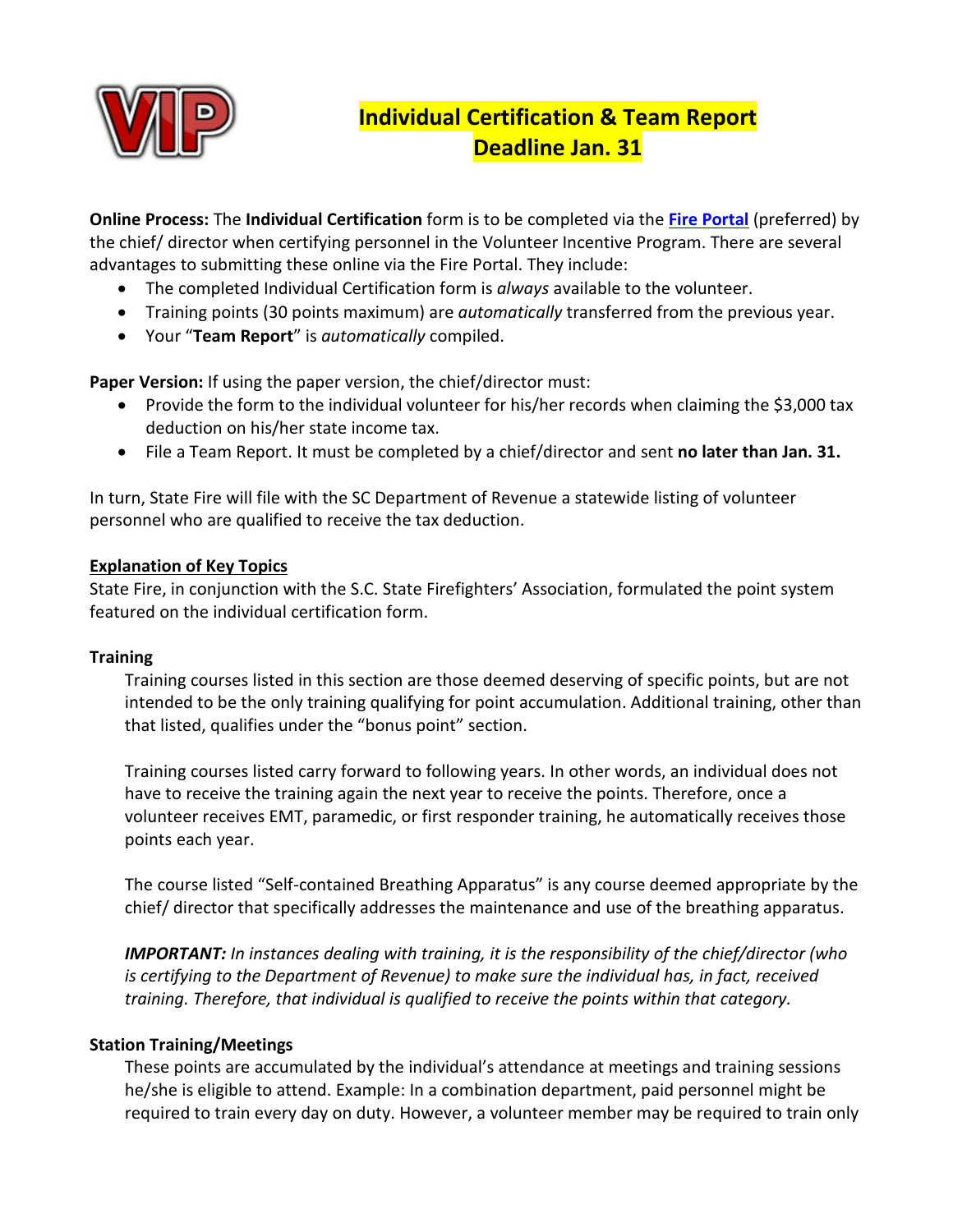once a month. The percentage of attendance would be determined by the monthly training session in which the volunteer is required to attend. The same holds true for station meetings.

#### **Call Volume - Volunteer Response**

The participation percentage for calls is computed from those calls in which the volunteer rescue person is expected and required to attend. Examples:

- In a combination department, paid personnel may handle routine calls and a volunteer member might only be called for a major incident. The participation percentage for the volunteer would not be based on ALL calls answered by the squad, but only those calls where the volunteers were alerted.
- For squads with volunteers assigned specific days to be on call, the individual volunteer's participation percentage would be based only on those calls falling on the days he/she was actually on standby.

# **Service to Department/Rescue Squad/Hazmat Team**

This category was established for volunteers who are unable to actively participate rescue/team operations, but continue to provide significant service to the squad/team and community by performing other rescue/HazMat duties. The chief/ director has sole authority in granting these points and services, which include (but are not be limited to) dispatch, maintenance, computer entry, crowd control at scene, etc.

## **Bonus Points**

These points are awarded for any training, other than that identified under the Training Section, the chief/director deems appropriate and beneficial to the operation of the department/squad and the citizens it serves.

## **Chief/ Director Certification**

The chief/director is the sole authority for the certification of the volunteer personnel as it relates to the volunteer being qualified to receive the state tax deduction under the Volunteer Incentive Program law.

This law rewards volunteer personnel for services rendered to their community. The point system was created so those individuals putting forth a good faith effort should qualify. It is, however, the responsibility of the chief/ director to verify those individuals meeting the standard receive the benefit.

To allow volunteers to receive this benefit, State Fire encourages chiefs/directors to maintain appropriate records.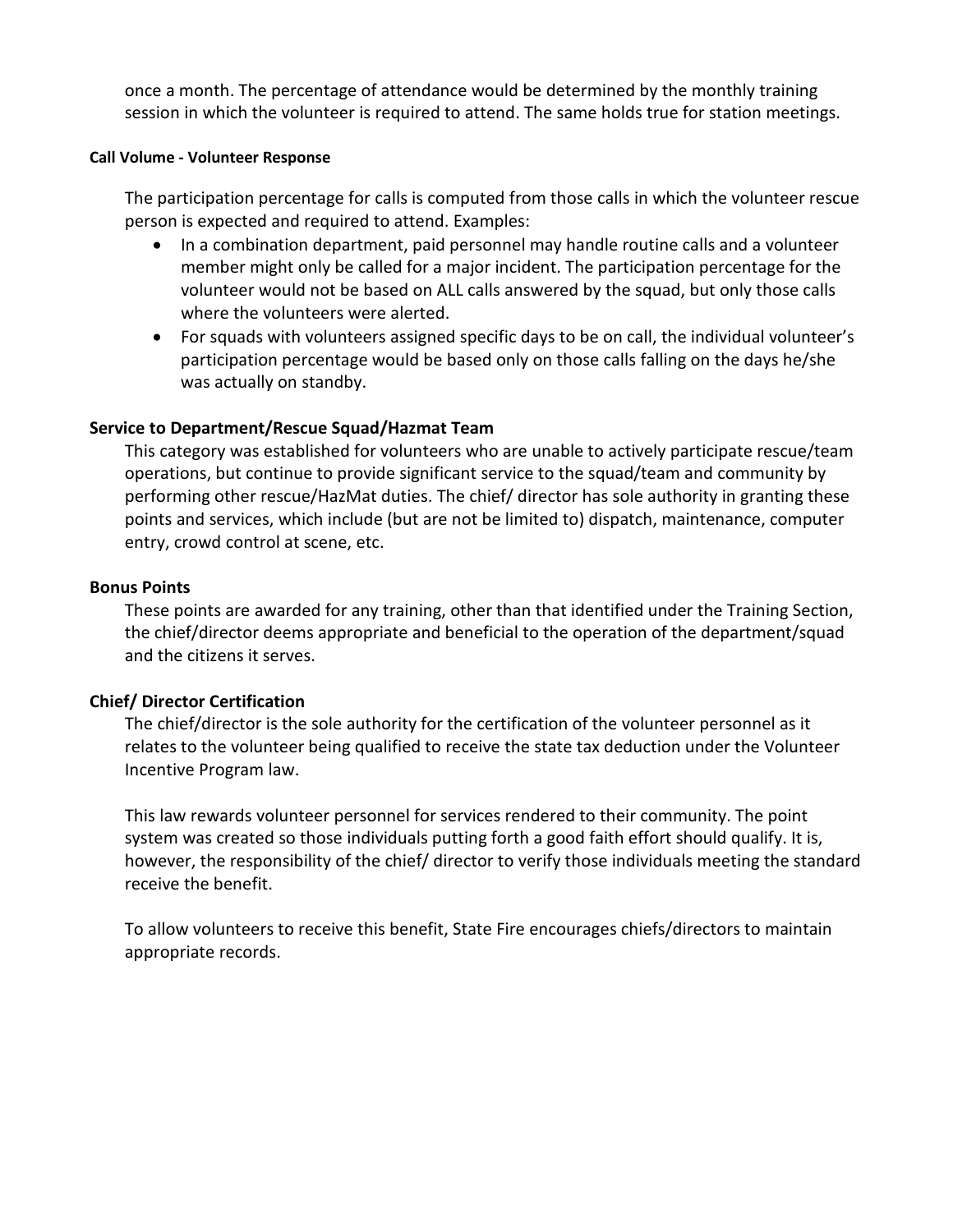|                                                                                                                                                                                            | <b>South Carolina State Fire</b><br><b>Volunteer Incentive Program Report Form</b><br>Tax Year: |                                         |                                         |  |  |
|--------------------------------------------------------------------------------------------------------------------------------------------------------------------------------------------|-------------------------------------------------------------------------------------------------|-----------------------------------------|-----------------------------------------|--|--|
| ** For your convenience, the information collected on this form can be submitted via the Fire Portal.**                                                                                    |                                                                                                 |                                         |                                         |  |  |
| Volunteer Firefighter   Rescue Squad<br><b>CHECK ONE:</b><br>  HazMat Team Member                                                                                                          |                                                                                                 |                                         |                                         |  |  |
|                                                                                                                                                                                            |                                                                                                 |                                         |                                         |  |  |
|                                                                                                                                                                                            |                                                                                                 |                                         |                                         |  |  |
|                                                                                                                                                                                            |                                                                                                 |                                         |                                         |  |  |
| following volunteer(s) listed below meet the requirements identified in the VIP law, have obtained a<br>minimum of 70 points, and are eligible for the tax deduction as prescribed by law. |                                                                                                 |                                         |                                         |  |  |
| <b>Chief/Director Signature</b>                                                                                                                                                            | <b>Date</b>                                                                                     |                                         |                                         |  |  |
| <b>Name</b>                                                                                                                                                                                | <b>Birth Date</b>                                                                               | <b>Social Security</b><br><b>Number</b> | <b>Number of Points</b><br>(minimum 70) |  |  |
|                                                                                                                                                                                            |                                                                                                 |                                         |                                         |  |  |
|                                                                                                                                                                                            |                                                                                                 |                                         |                                         |  |  |
|                                                                                                                                                                                            |                                                                                                 |                                         |                                         |  |  |

| 111112 | <b>PHAILDAC</b> | <b>Social Sceatify</b><br><b>Number</b> | <b>INNITINGLATION</b><br>(minimum 70) |
|--------|-----------------|-----------------------------------------|---------------------------------------|
|        |                 |                                         |                                       |
|        |                 |                                         |                                       |
|        |                 |                                         |                                       |
|        |                 |                                         |                                       |
|        |                 |                                         |                                       |
|        |                 |                                         |                                       |
|        |                 |                                         |                                       |
|        |                 |                                         |                                       |
|        |                 |                                         |                                       |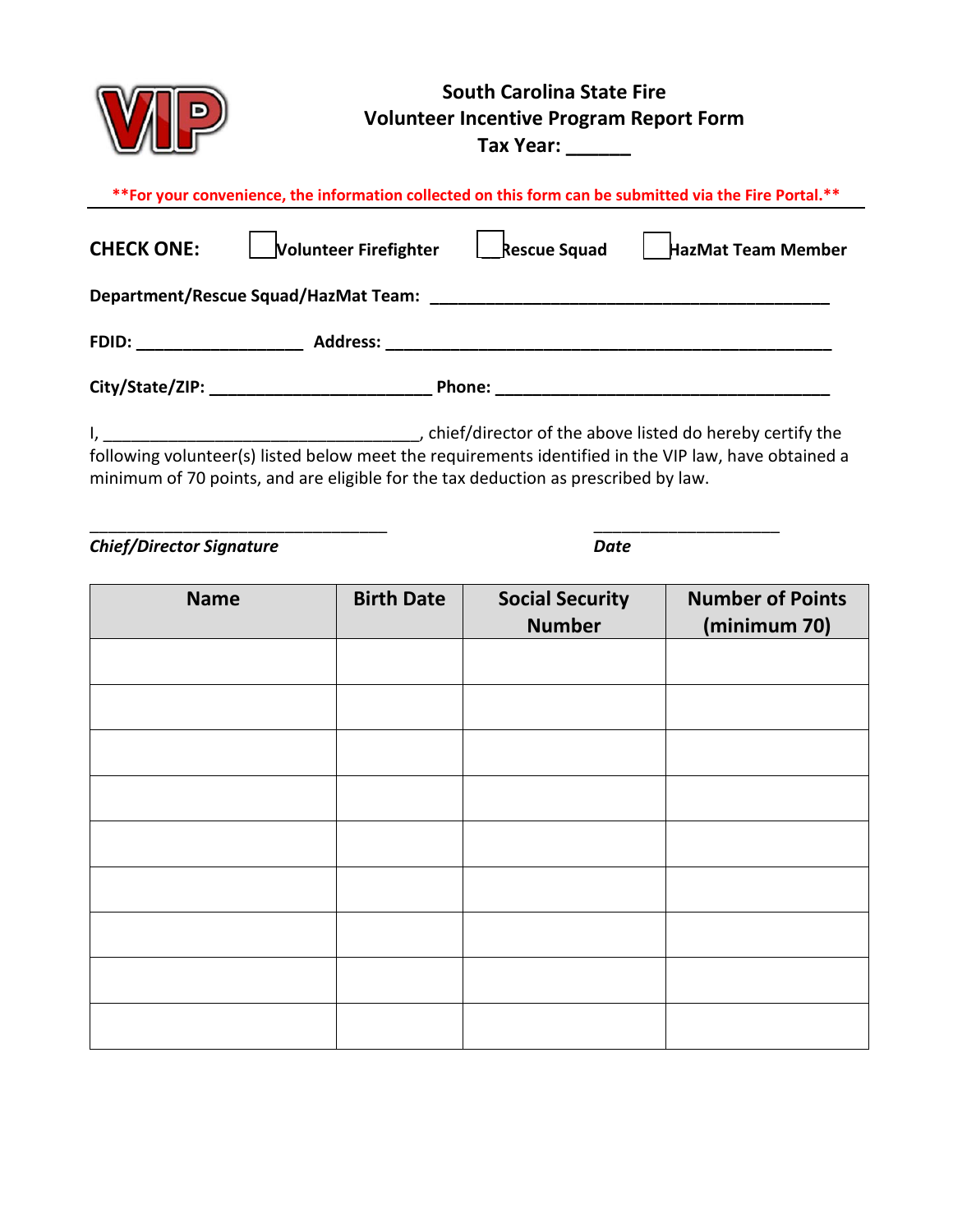# **INDIVIDUAL VIP CERTIFICATION FORM**

**Tax Year: \_\_\_\_\_\_\_\_\_\_\_**



#### *VOLUNTEER REMINDERS:*

*Keep this signed form as proof of certification in case of a SC Department of Revenue tax audit. If submitted via the Fire Portal, this information is available to the volunteer on the Portal at any time.*

**Volunteer: \_\_\_\_\_\_\_\_\_\_\_\_\_\_\_\_\_\_\_\_\_\_\_\_\_\_\_\_\_\_\_\_\_\_\_\_\_\_\_\_\_\_\_\_ SS#:\_\_\_\_\_\_\_\_\_\_\_\_\_\_\_\_\_\_\_\_\_\_\_\_\_\_\_\_** 

**Fire Department/Rescue Squad/ or HazMat Team: \_\_\_\_\_\_\_\_\_\_\_\_\_\_\_\_\_\_\_\_\_\_\_\_\_\_\_\_\_\_\_\_\_\_\_\_\_\_\_\_\_\_\_\_\_\_\_\_** 

#### **VOLUNTEER INCENTIVE PROGRAM POINT SYSTEM**

*To qualify for the state tax deduction, a total of 70 points is required.*

#### **Training – 30 POINTS MAXIMUM**

| <b>Course</b>                                   | 5 Points each | <b>Course</b>                           | 10 Points each |
|-------------------------------------------------|---------------|-----------------------------------------|----------------|
| <b>AED Training</b>                             |               | Certified Interior Firefighter Training |                |
| <b>Auto Extrication Training</b>                |               | <b>EMT - Basic Training</b>             |                |
| <b>Certified Instructor Training</b>            |               | <b>EMT</b> - Intermediate Training      |                |
| <b>Certified Inspector Training</b>             |               | <b>HazMat Operations</b>                |                |
| <b>Certified Public Fire Education Training</b> |               | HazMat Specialist                       |                |
| <b>Chart Reading Training</b>                   |               | HazMat Technician                       |                |
| <b>Commercial or Class E Drivers' License</b>   |               | <b>Paramedic Training</b>               |                |
| <b>Emergency Vehicle Driver Training</b>        |               | <b>SCBA Training</b>                    |                |
| <b>First Responder Training</b>                 |               |                                         |                |
| <b>Incident Command System Training</b>         |               |                                         |                |
| <b>Navigation Training</b>                      |               |                                         |                |
| <b>Officer Training</b>                         |               |                                         |                |
| <b>Pump Operations Training</b>                 |               |                                         |                |
| <b>Rural Water Supply Training</b>              |               |                                         |                |
| <b>Water Rescue Training</b>                    |               |                                         |                |
| <b>TOTAL:</b>                                   |               | <b>TOTAL:</b>                           |                |
|                                                 |               | <b>GRAND TOTAL:</b>                     |                |

| <b>Station Training/Meetings Attendance Percentage</b> | Points (25 maximum) |
|--------------------------------------------------------|---------------------|
| 75%                                                    | 25                  |
| 50%                                                    | 20                  |
| 40%                                                    | 15                  |
| 30%                                                    | 10                  |
| 20%                                                    |                     |
| <b>TOTAL:</b>                                          |                     |

| <b>Call Volume - Volunteer Response Attendance</b> | Points (40 maximum) |
|----------------------------------------------------|---------------------|
| 50%                                                | 40                  |
| 40%                                                | 30                  |
| 30%                                                | 20                  |
| 20%                                                | 10                  |
| <b>TOTAL:</b>                                      |                     |

*Page 1 of 2/ Individual VIP Certification Form*